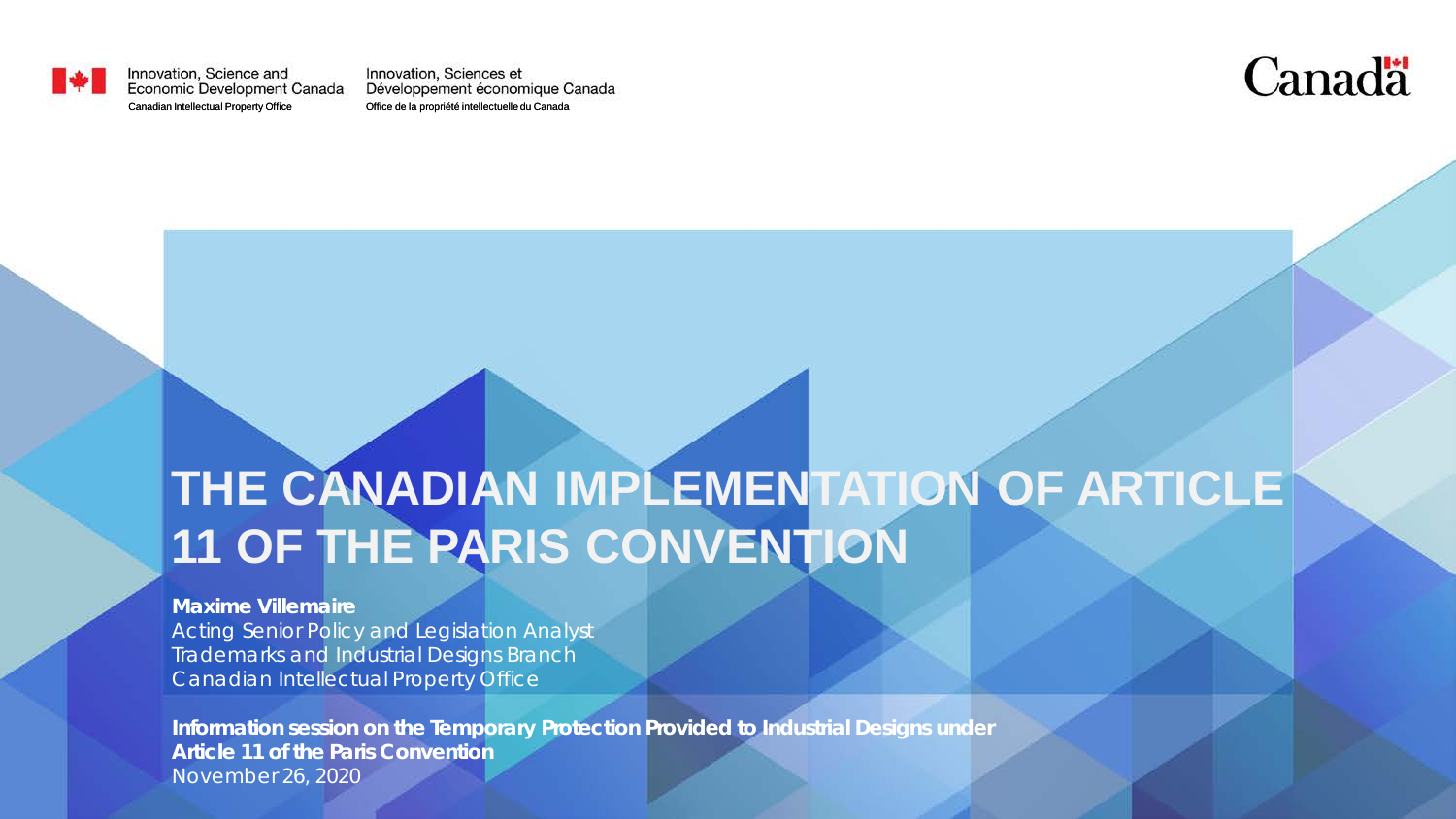# **Outline**

- Article 11(1) of the Paris Convention
- Canadian implementation
	- Type of temporary protection
	- The grace period under paragraph 8.2(1)(a) of the Canadian *Industrial Design Act*
	- How to benefit from the grace period?
- **Other considerations**
- **Conclusion**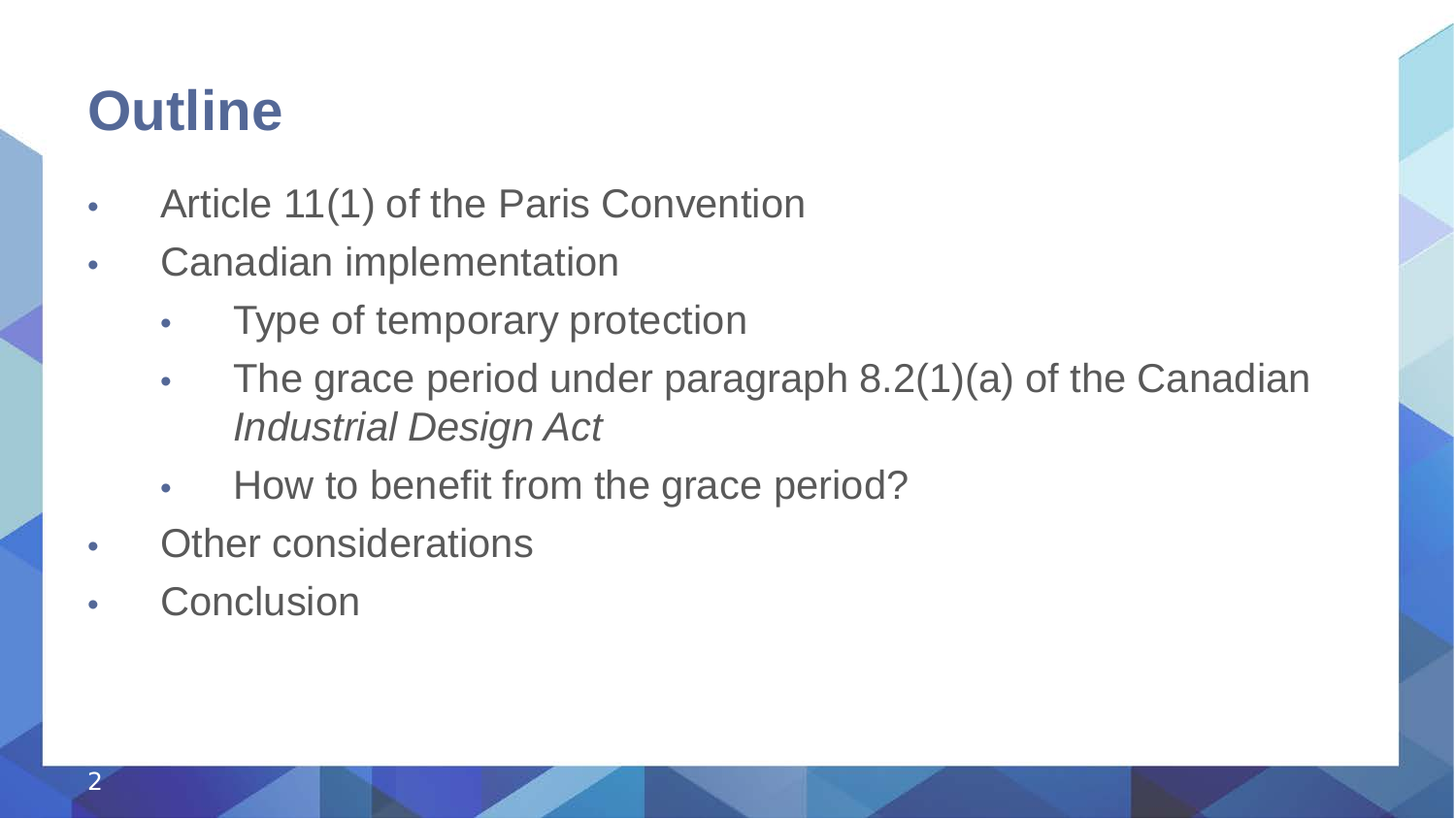# **Article 11(1) of the Paris Convention**

**The countries of the Union shall, in conformity with their domestic legislation, grant temporary protection to […] industrial designs […], in respect of goods exhibited at official or officially recognized international exhibitions held in the territory of any of them.**

**Article 11(1) of the** *Paris Convention for the Protection of Industrial Property* **(as amended on September 28, 1979)**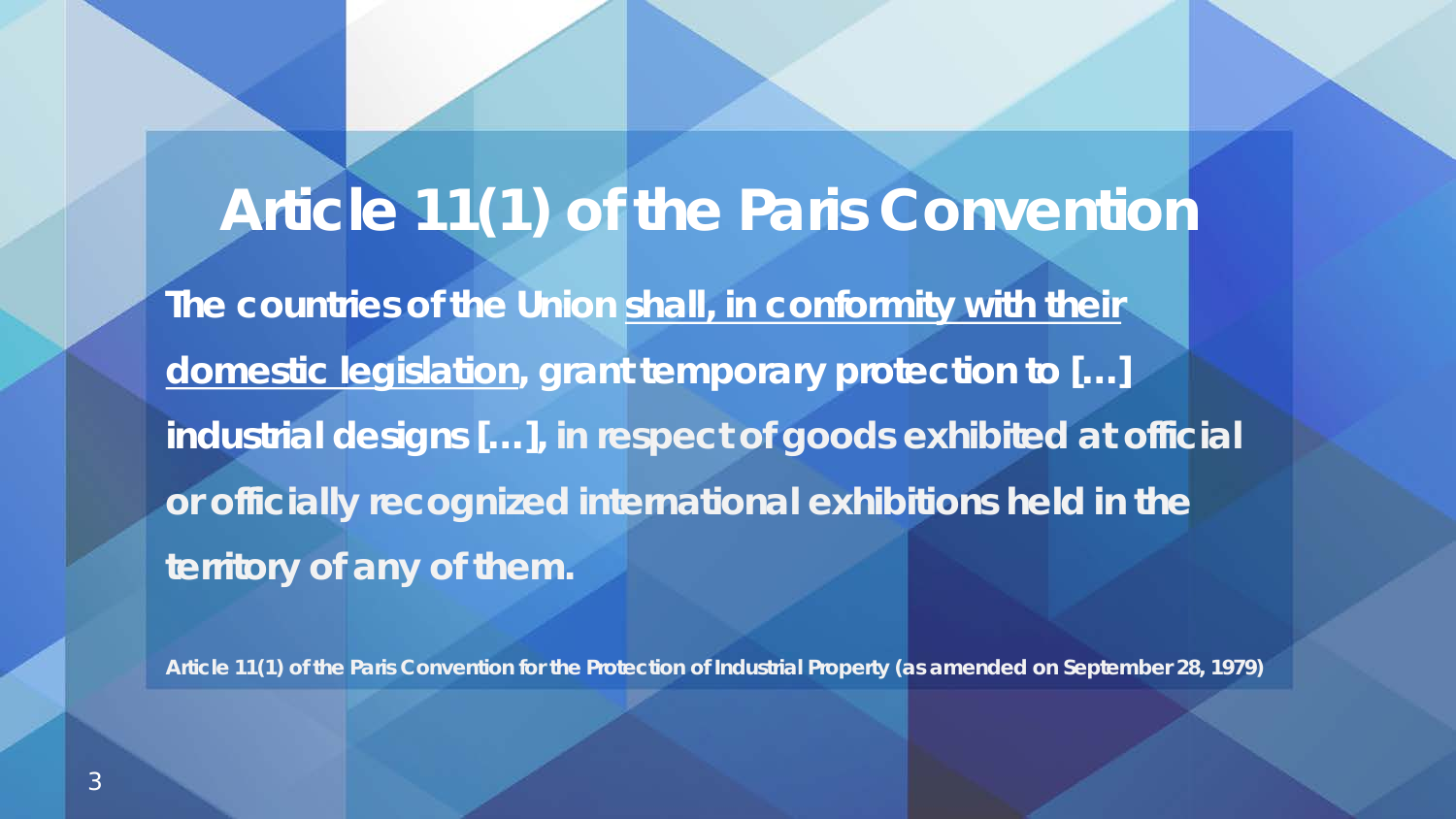# **Canadian implementation**

*Type of temporary protection*

- Various means of temporary protection are available: right of prior use, right of priority, grace period.
- In Canada, temporary protection is provided using a **grace period for filing**: a period of time during which a disclosure of the design will be without prejudice to its novelty and/or originality.
- Novelty is important: a design is registrable if, among other things, it is novel (paragraph 7(b) of the Canadian *Industrial Design Act*).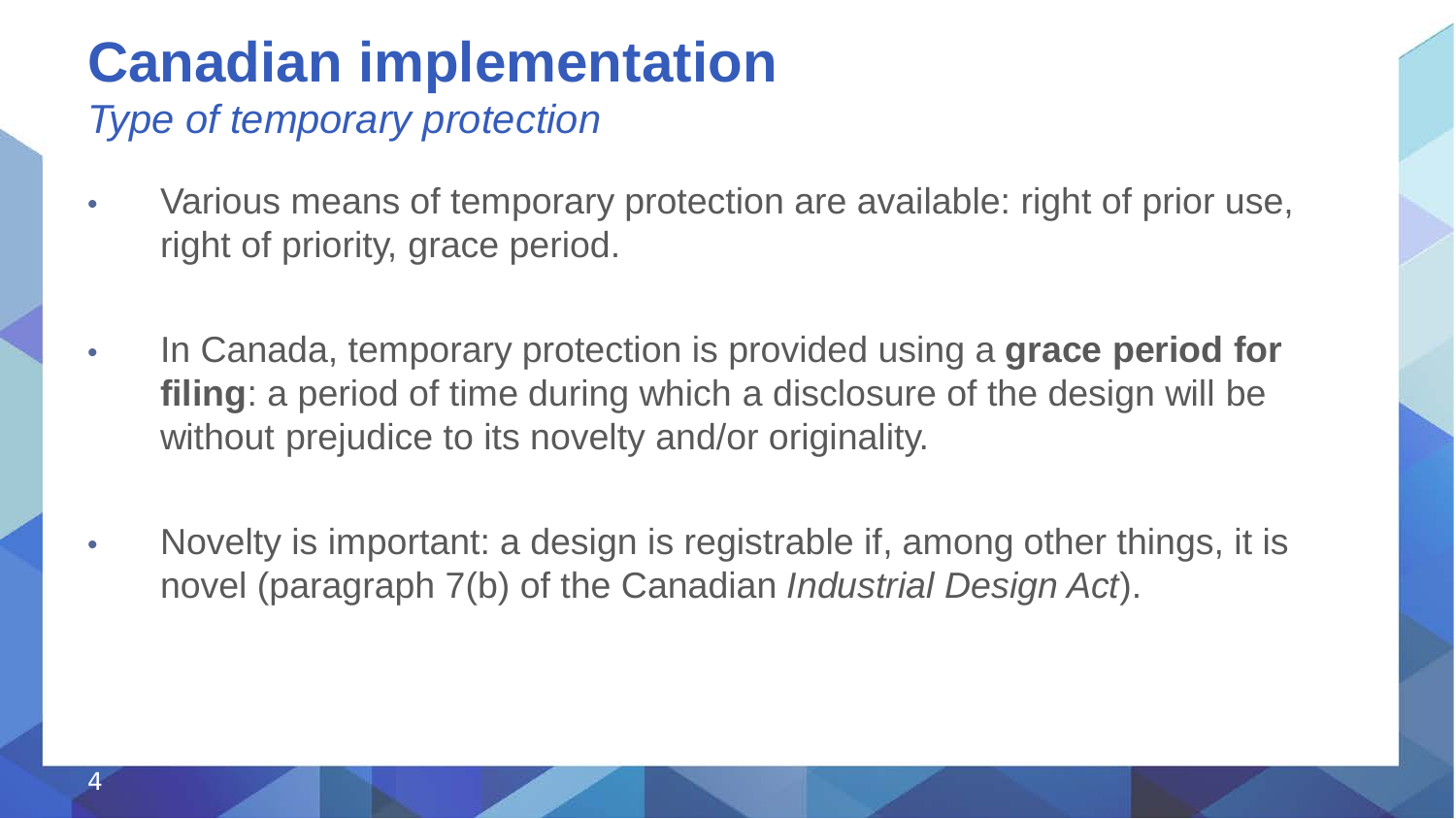# **Canadian implementation**

*The grace period under paragraph 8.2(1)(a) of the Canadian ID Act*

- Generally, a design in an application for the registration of a design is novel if the same design, or a substantially similar design:
	- has not been disclosed, in Canada or elsewhere;
	- more than **12 months before the priority date** of the design in the application;
	- by the person who filed the application, that person's predecessor in title, or by a person who obtained knowledge of the design in the application from one of those two persons.
- The type of disclosure does not matter:
	- For example, publication of the design by another Intellectual Property Office, publication on a website, disclosure during an exhibition.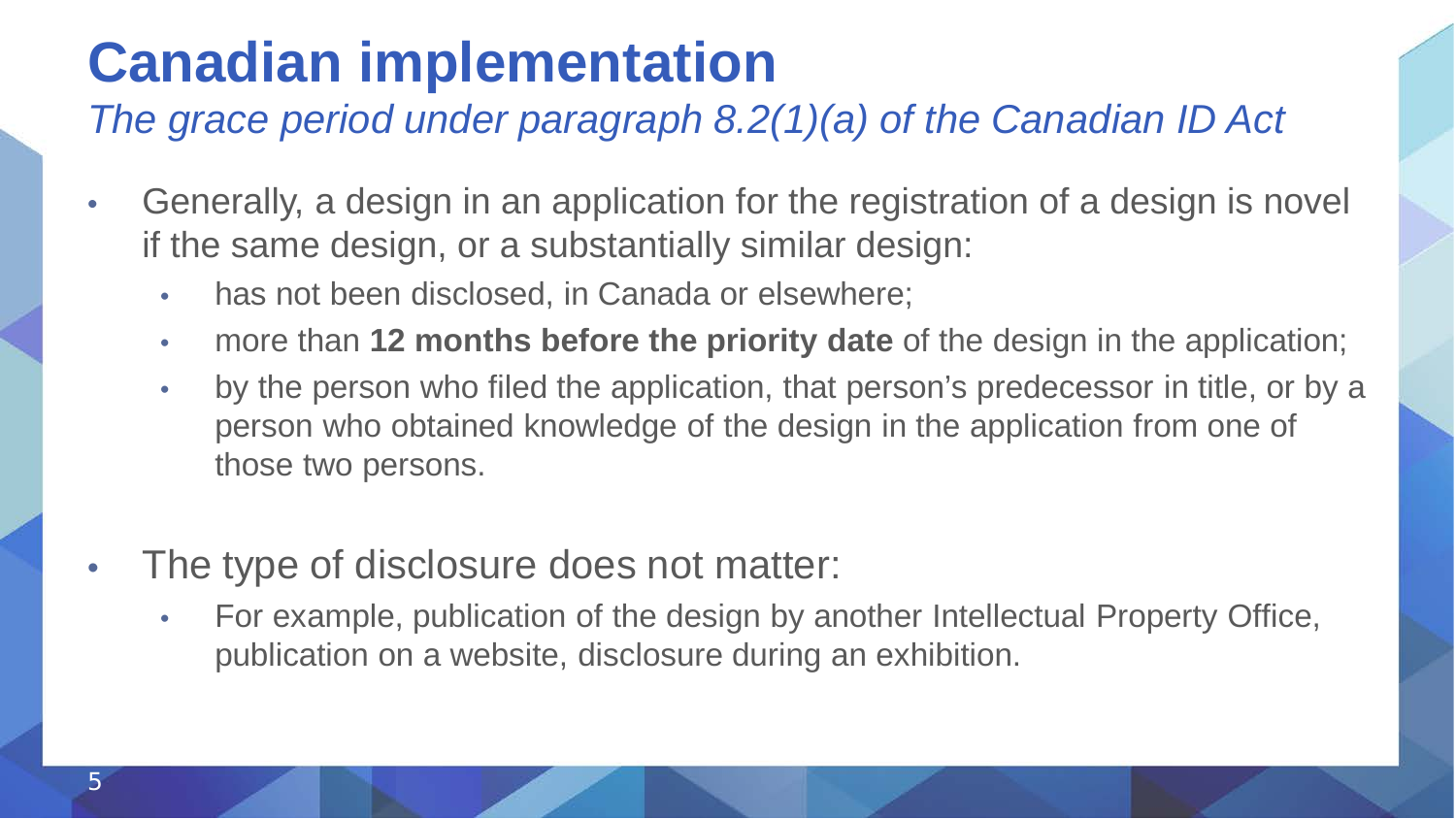# **Canadian implementation**

*How to benefit from the grace period?*

- There is no need to make a request and there are no fees associated with respect to the grace period.
- Barring exceptions, no documentary evidence is required.
- Information may be required to specify who made the disclosure:
	- The person who filed the application;
	- That person's predecessor in title;
	- A person who obtained knowledge of the design in the application from one of those two persons.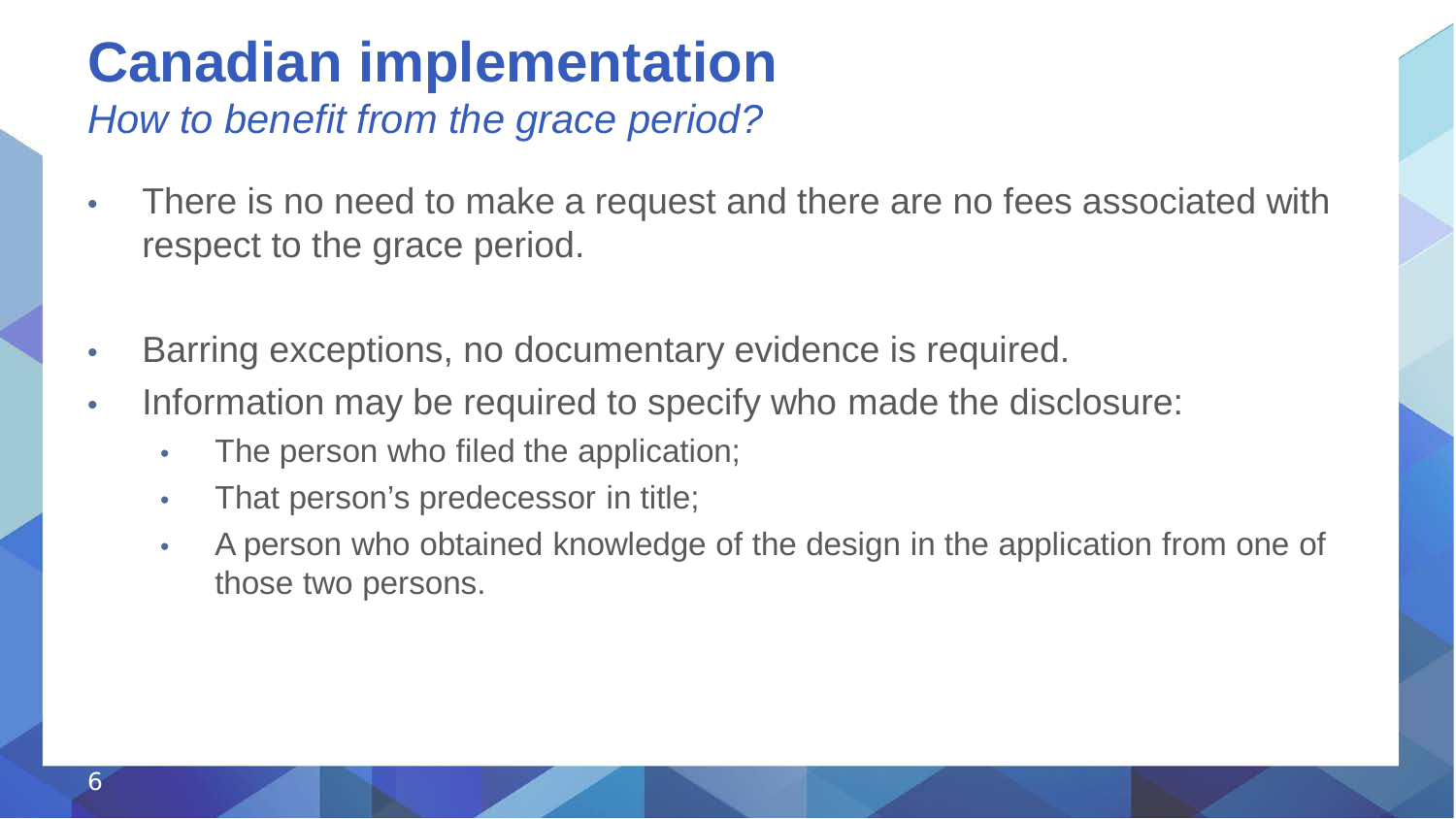### **Other considerations**

- The type of finished article to which the design is applied is relevant for the grace period to apply:
	- Same or analogous article.

7

The temporary protection granted to an industrial design is not explicitly recorded or shown in the Register.



Registration 123535 Deceuninck North America, LLC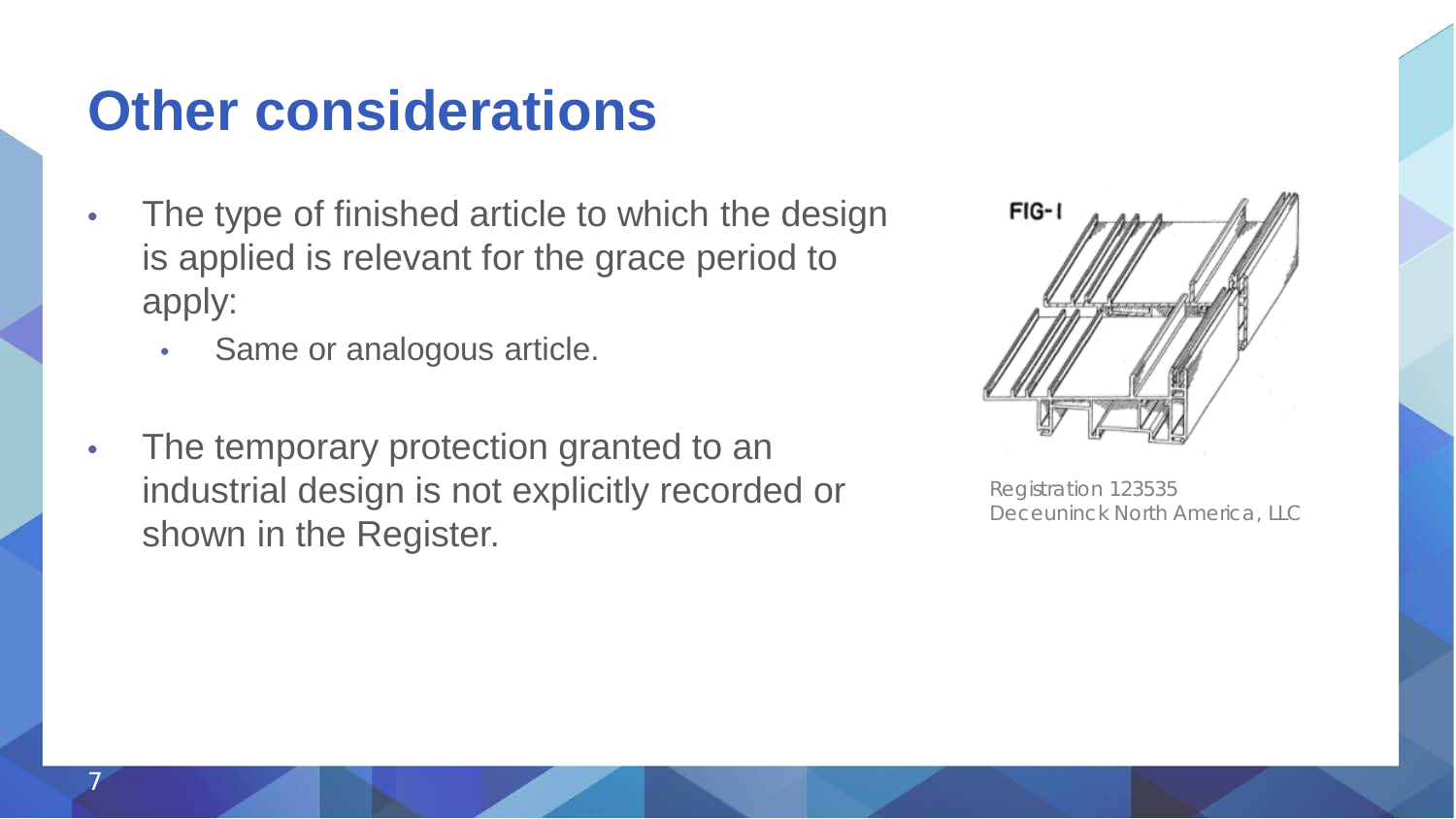# **Conclusion**

• In Canada, temporary protection is provided using a **grace period for filing of 12 months.**

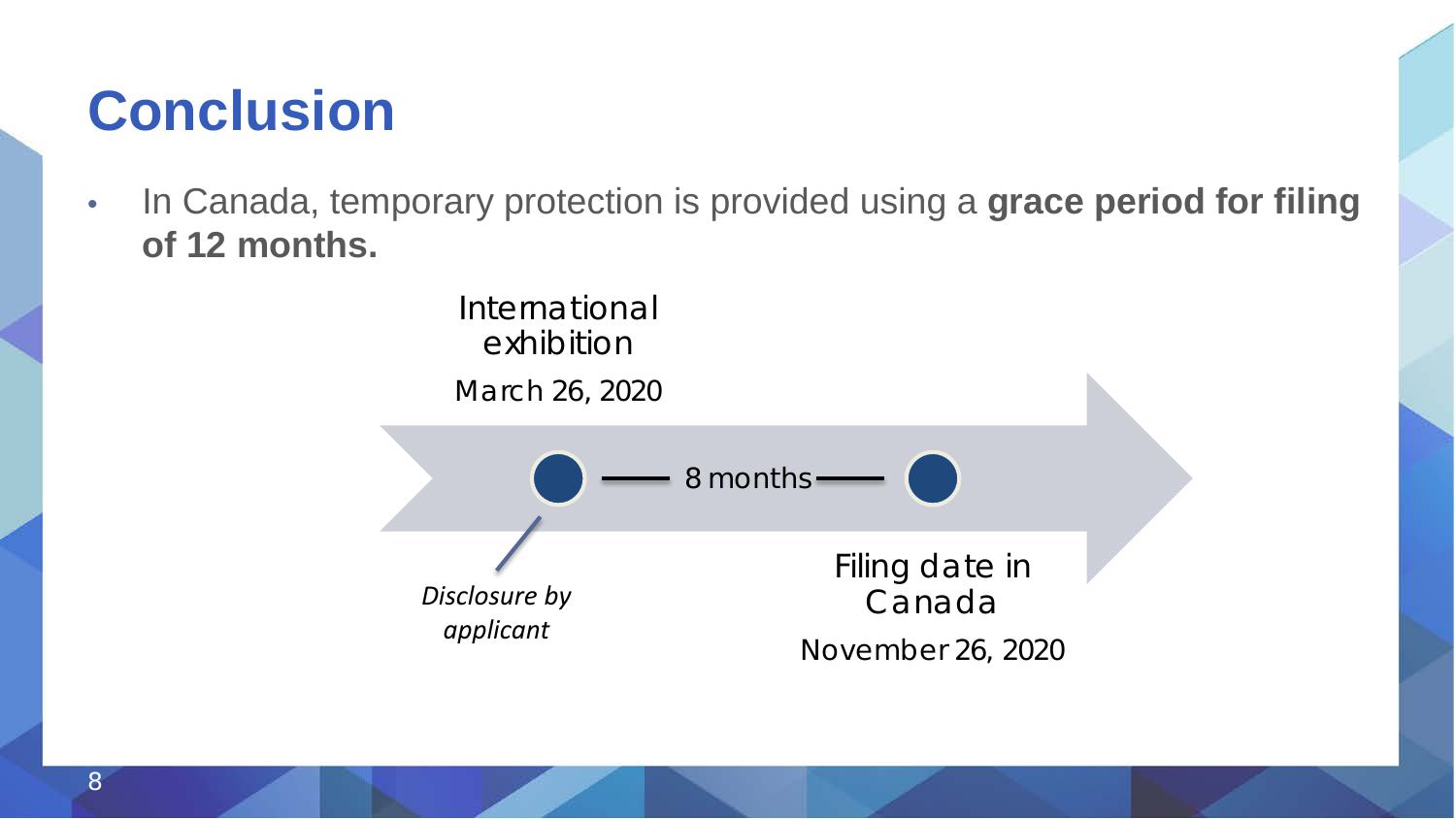# **Thank you! Any Questions?**



**Follow CIPO on Twitter**  @CIPOCanada



**Connect with CIPO on LinkedIn**  @Canadian Intellectual Property Office